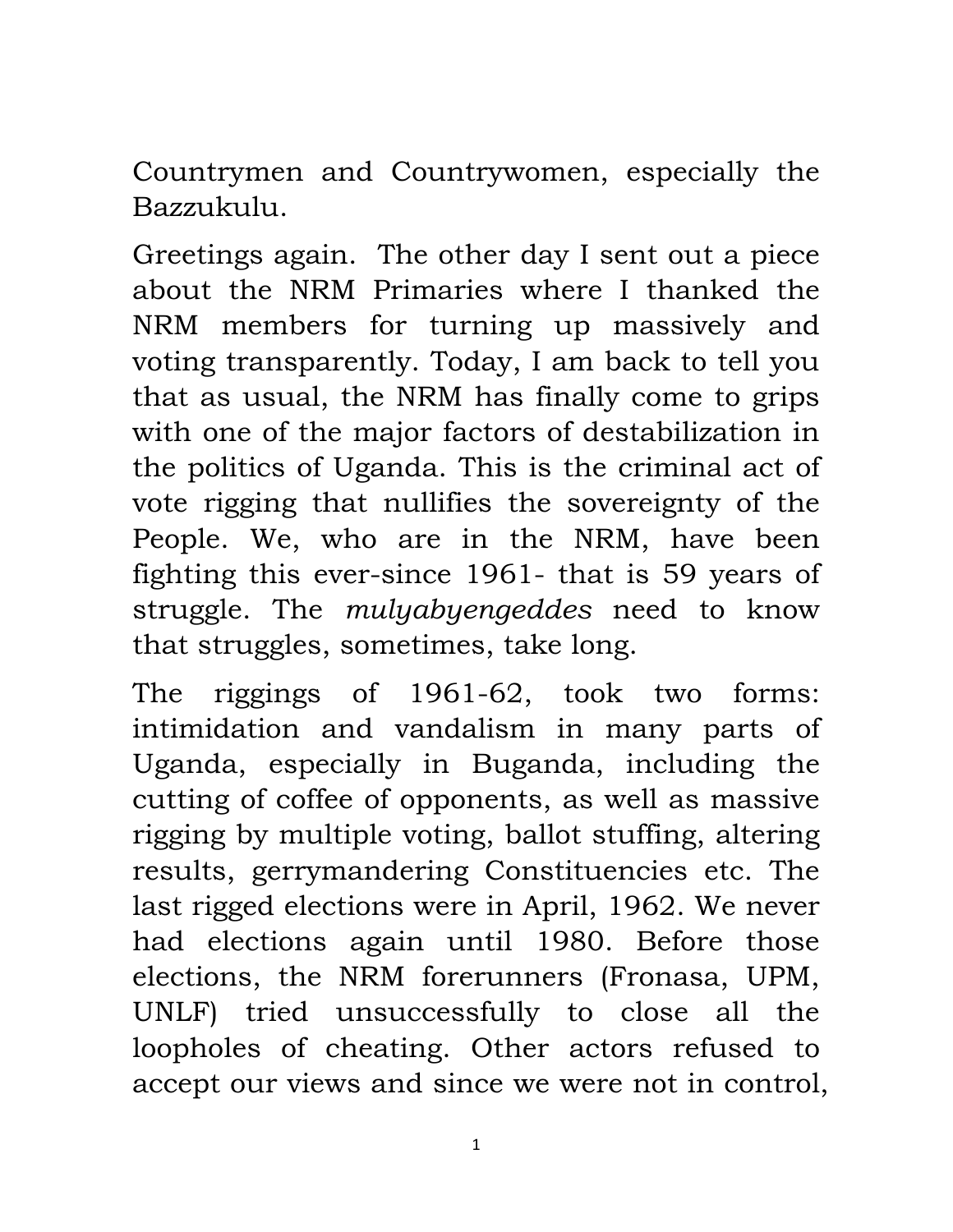we bided our time. In 1986, we gained control and in 1989, when we expanded the NRC, we started on the long journey of combating rigging by the following actions:

- 1.Electoral Constituencies had to always coincide with the existing administrative units (Counties, Sub- Counties) and never ad-hoc Constituencies like in the past;
- 2.Got rid of the enclosed Polling booths and, instead, put the ballot boxes in the open and these days we are using the transparent ones;
- 3.We removed the multiple ballot boxes and ballot papers and introduced the single ballot box and the single ballot paper; this got rid of the practice of destroying the ballot papers of the opponent by pouring acid in the box of the opponent or switching labels on the boxes (DP's symbol of hoe and symbol of palm of UPC);
- 4.Counting had to take place immediately after voting and the results declared unlike in the past when the ballot boxes had to be exported from Bukhungu on the shores of Lake Kyoga to Jinja before opening and counting;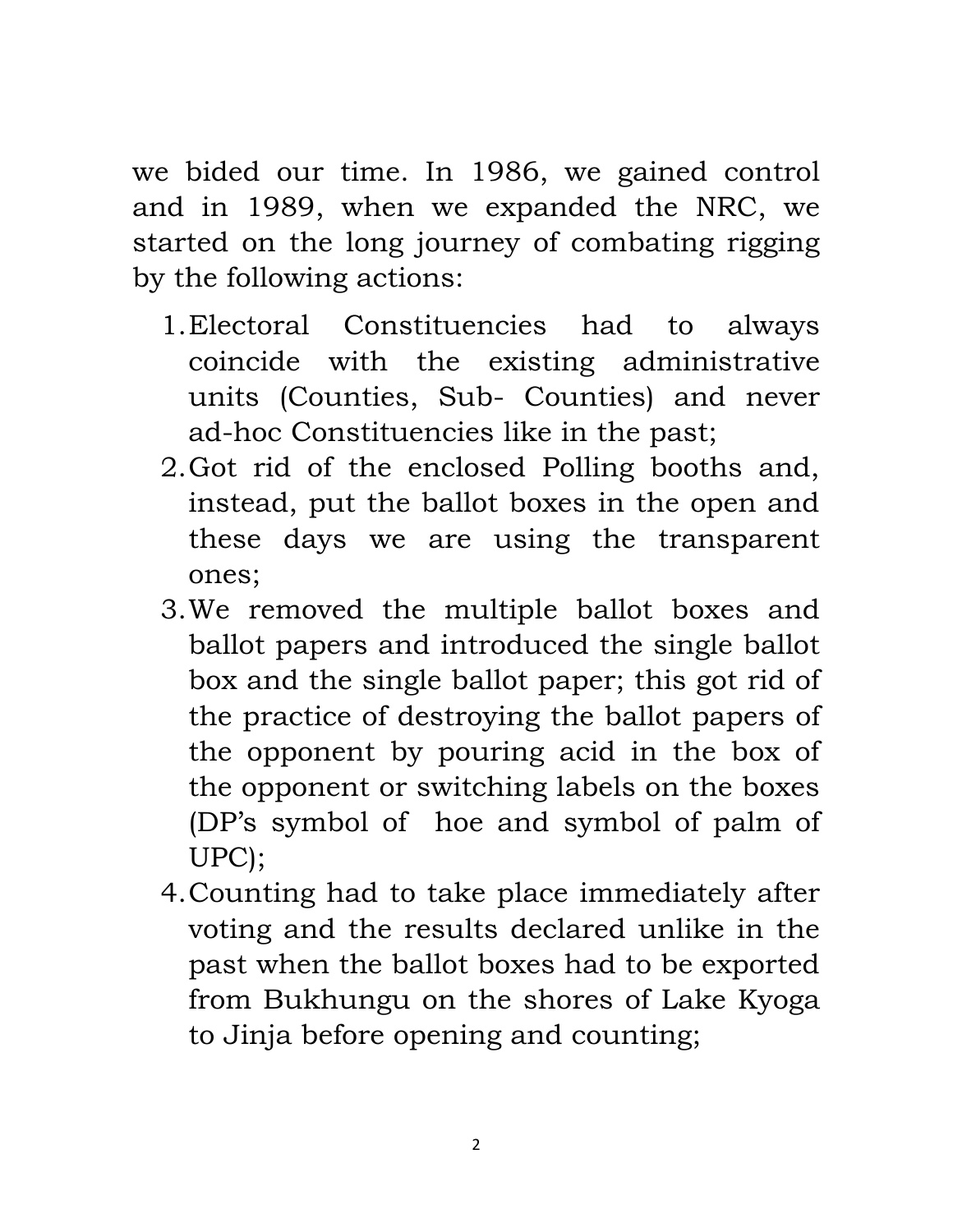- 5.The Contestants could have their agents at the Polling stations to see what was going on;
- 6.Registers had to be displayed on the Polling Station some time before polling so that the surrounding villagers identify the nonresidents, the dead, those who migrated, the underage etc.

This could have eliminated rigging and fraud but for two problems: corruption and lack of vigilance by many of the Citizens. The election officials have taken to corruption. Secondly, especially for the NRM supporters many of whom are farmers, business People, etc. They have no time to go and check on those registers. This allows the crooks to manipulate the lists. Then there is the problem of violence, threats, intimidation and bribes which the Police and GISOs should stop.

However, it has been part of my mission since 1961 to contribute to the ending of votes rigging in Uganda. I, therefore, determined to close those gaps also. The only way to close this gap that did not depend on the vigilance of the People was the digital verification of the voters using their biometric-data (finger–prints etc.) so that a voter registers only once and if he or she tries to register a second time, the Central memory of the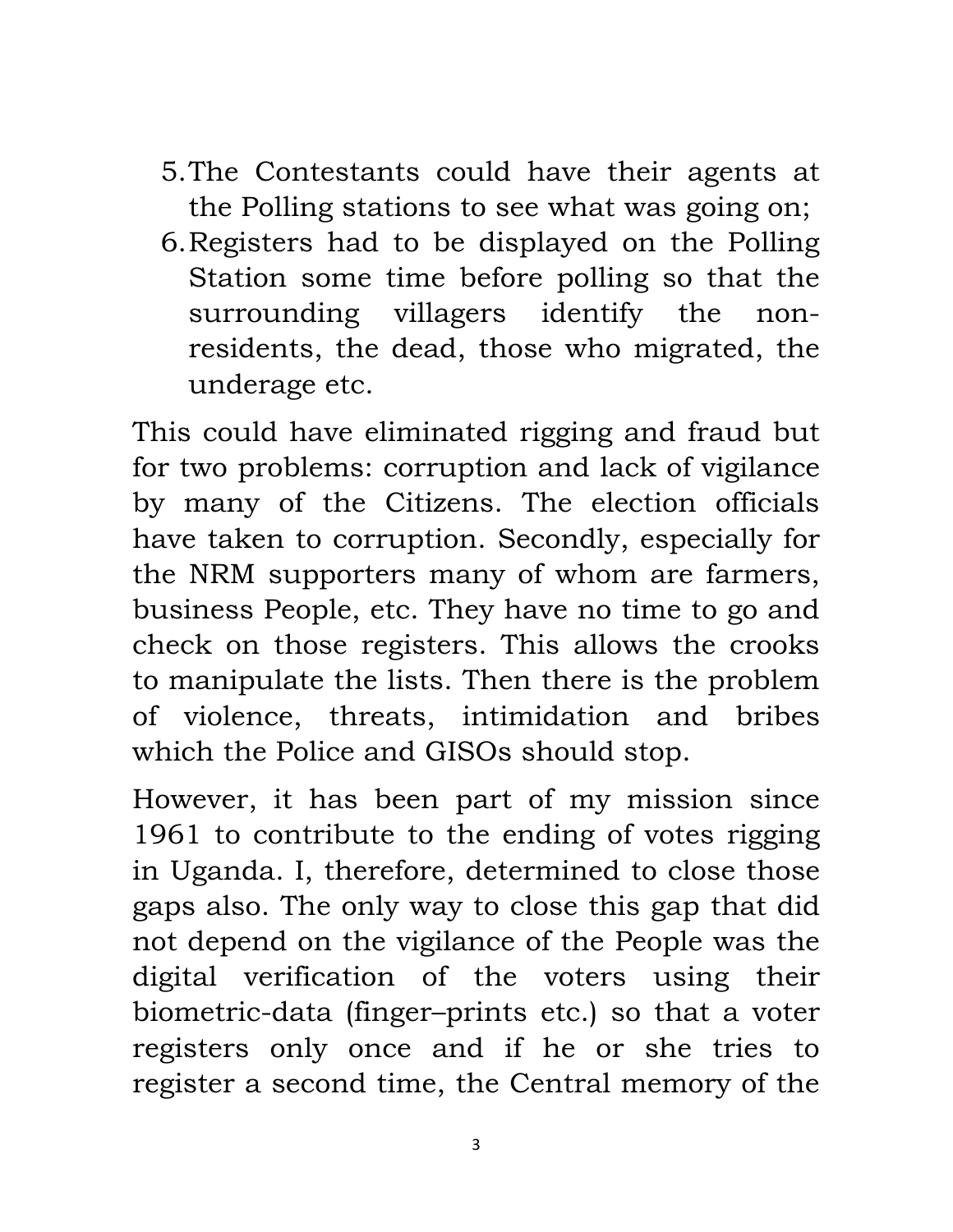system will detect it and block it. The corrupt team that was in the Electoral Commission refused to procure this system. It is, however, being procured now. This will end this sad story of the anti – democratic forces at least as far as the problem of multiple voting and multiple registration is concerned. It will also deal with the problem of ballot stuffing because the finger prints digitally read must be equal to the votes in the ballot box.

The issue of bribery, threats, attacks, etc. is for the Police and the Public to capture the evidence and we deal with those Criminals. These measures would free the voting process of the Country from the crooks.

However, for political parties like the NRM, we cannot have the resources to build such a digital system. Yet, we were being undermined by the corrupt actors that had infiltrated the NRM when we came from the bush. When we came from the bush, we used the method of lining up behind candidates of our choice and it was very transparent. However, with the 1995 Constitution, it was decided to go to secret ballot even when we were still using the Electoral College system. Then problems of bribery started. This provoked

4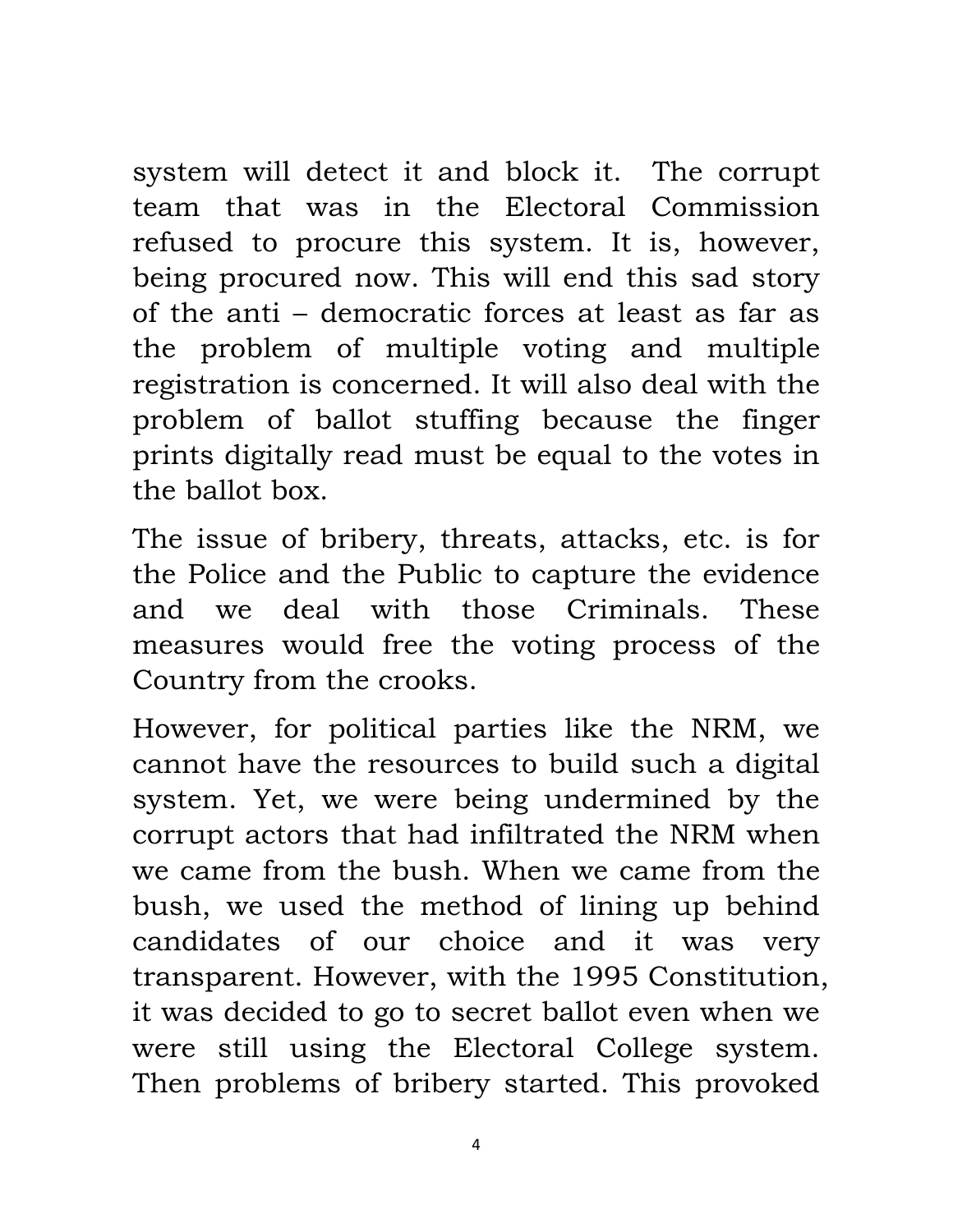the pressure to go for universal suffrage but with the secret ballot. Still, the problems of cheating persisted because whatever precautions we took, they depended on human vigilance, which was not always assured. That is why, recently, at the Chobe CEC Conference, we decided to go for lining up. You have seen how it has succeeded. It is transparent for everybody to see during daylight.

However, the shallow crooks still think they can bribe, can intimidate, can assault or can, even, alter results of the obvious that was witnessed by hundreds. This is incredible shallowness. The cheating in the NRM Primaries is over. Those who beat People, like in Bukono, are all in jail or on the run. The Minister Rukutana is in jail and will be prosecuted. They will be fully accountable with robust charges: assault, attempted murder, murder etc. Those who altered results, will go to jail on forgery, fraud, subversion etc. and their forgeries will not stand. We do not even have to repeat the elections, except where they were not held. We simply need to audit what happened in each village.

The NRM elections are village based. They should begin in the village and end in the village. Once